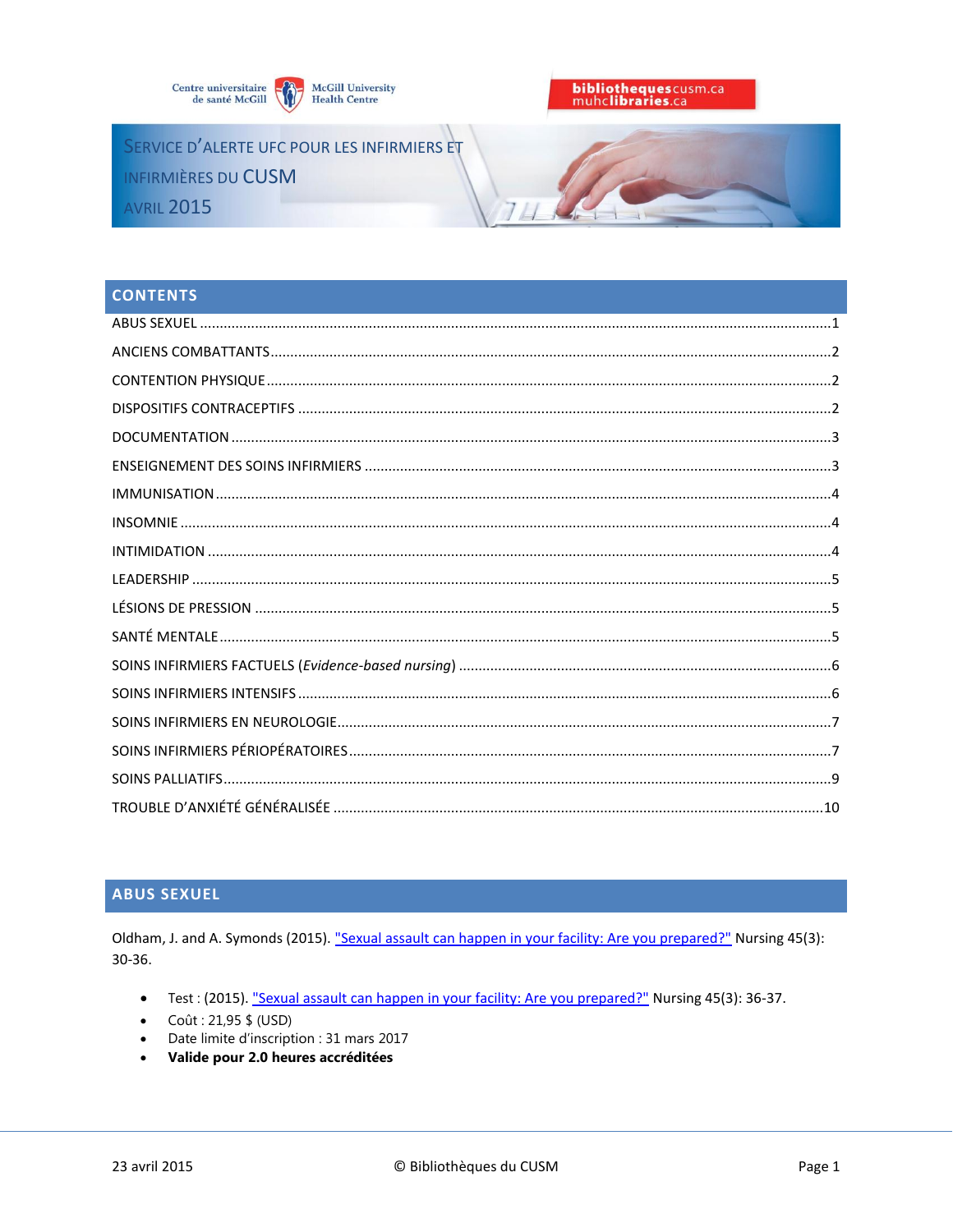# **ANCIENS COMBATTANTS**

Conard, P. L., P. E. Allen, et al. (2015). ["Preparing Staff to Care for Veterans in a Way They Need and Deserve."](http://www.healio.com/nursing/journals/jcen/2015-3-46-3/%7B4a9a09bc-eea8-4036-b4db-0899ddc30473%7D/preparing-staff-to-care-for-veterans-in-a-way-they-need-and-deserve) Journal of Continuing Education in Nursing 46(3): 109-118.

More than 2.5 million military veterans have been deployed for service in Iraq and/or Afghanistan, whereas another 20 million veterans currently reside in the United States. For various reasons, increasing numbers of military and associated personnel from various wars could go to civilian population-based care facilities for their rest-of-life health care. Therefore, educational activities are important to prepare nursing staff for the culturally sensitive care that veterans, their dependents, and civilian contractor personnel need. This article (a) provides rationale for veterans' admissions, (b) summarizes some common health situations that veterans are likely to encounter, (c) stresses major educational goals, and (d) emphasizes the use of the universal assessment question: Have you ever served in the military? Several educational implications and challenges are discussed, including war zone physiology, reintegration, military culture and pride, ethical challenges, educational speakers, simulation, veteran individuality, and compassion fatigue. Available resources to accompany this content are provided.

- Test : en ligne sur le site de [Villanova University](https://villanova.gosignmeup.com/dev_students.asp?action=coursedetail&id=2689&main=Nursing+Journals&sub1=Journal+of+Continuing+Education+in+Nursing&misc=322&courseinternalaccesscode=&coursetype=0)
- Consignes : (2015). ["CNE QUIZ."](http://www.healio.com/nursing/journals/jcen/2015-3-46-3/%7B02f270c8-da6f-4ae4-8da0-f3067f59715a%7D/preparing-staff-to-care-for-veterans-in-a-way-they-need-and-deserve) Journal of Continuing Education in Nursing 46(3): 119-120.
- Coût : 20,00 \$ (USD)
- Date limite d'inscription : 28 février 2018
- **Valide pour 1.2 heures accréditées**

#### <span id="page-1-0"></span>**CONTENTION PHYSIQUE**

#### **Lire les 3 articles suivants et faire le test :**

Caldwell, B., C. Albert, et al. (2014). ["Successful Seclusion and Restraint Prevention Efforts in Child and Adolescent](http://www.healio.com/psychiatry/journals/jpn/2014-11-52-11/%7Bf32a4463-6c57-4520-bbe9-02393e42d478%7D/successful-seclusion-and-restraint-prevention-efforts-in-child-and-adolescent-programs)  [Programs."](http://www.healio.com/psychiatry/journals/jpn/2014-11-52-11/%7Bf32a4463-6c57-4520-bbe9-02393e42d478%7D/successful-seclusion-and-restraint-prevention-efforts-in-child-and-adolescent-programs) Journal of Psychosocial Nursing & Mental Health Services 52(11): 30-38.

Huckshorn, K. A. (2014). ["Reducing Seclusion and Restraint Use in Inpatient Settings."](http://www.healio.com/psychiatry/journals/jpn/2014-11-52-11/%7Bcfa0cf0f-7943-4680-a9ce-bff74870a9db%7D/reducing-seclusion-and-restraint-use-in-inpatient-settings-a-phenomenological-study-of-state-psychiatric-hospital-leader-and-staff-experiences) Journal of Psychosocial Nursing & Mental Health Services 52(11): 40-48.

LeBel, J. L., J. A. Duxbury, et al. (2014). "Multinational Experiences in Reducing and Preventing the Use of Restraint [and Seclusion.](http://www.healio.com/psychiatry/journals/jpn/2014-11-52-11/%7B984f6f2f-0f57-409c-8bac-f685351c0a73%7D/multinational-experiences-in-reducing-and-preventing-the-use-of-restraint-and-seclusion)" Journal of Psychosocial Nursing & Mental Health Services 52(11): 22-29.

- **•** Test : en ligne sur le site de Villanova University
- Consignes : (2014). ["CNE Quiz."](http://www.healio.com/psychiatry/journals/jpn/2014-11-52-11/%7B9db918c2-069b-4d66-950c-c0215d29edb4%7D/cne-quiz) Journal of Psychosocial Nursing & Mental Health Services 52(11): 48-49.
- Coût : 20,00 \$ (USD)
- Date limite d'inscription : 31 octobre 2016
- **Valide pour 3.4 heures accréditées**

## <span id="page-1-1"></span>**DISPOSITIFS CONTRACEPTIFS**

Atkin, K., M. W. Beal, et al. (2015). "Long-acting reversible contraceptives for teenagers: Primary care [recommendations."](http://ovidsp.ovid.com/ovidweb.cgi?T=JS&CSC=Y&NEWS=N&PAGE=fulltext&AN=00006205-201503000-00008&LSLINK=80&D=ovft) Nurse Practitioner 40(3): 38-46.

Long-acting reversible contraceptive (LARC) methods are underutilized in the adolescent population despite their superior efficacy over non-LARC methods. The purpose of this article is to discuss the barriers that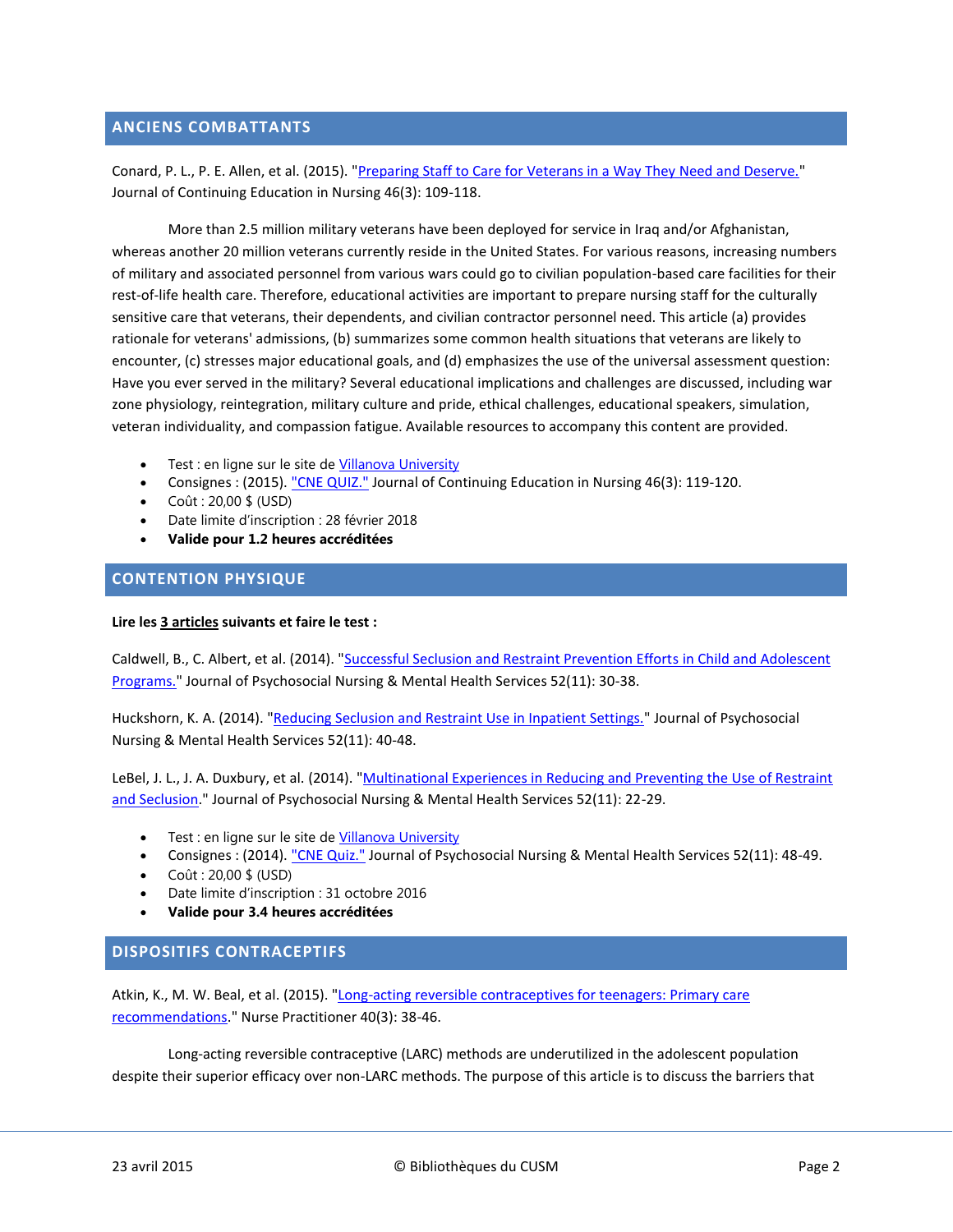lead to underutilization of these methods and present an evidence-based approach for the use of LARC methods among adolescents in the primary care setting.

- Test : (2015). ["Long-acting reversible contraceptives for teenagers: Primary care recommendations.](http://ovidsp.ovid.com/ovidweb.cgi?T=JS&CSC=Y&NEWS=N&PAGE=fulltext&AN=00006205-201503000-00009&LSLINK=80&D=ovft)" Nurse Practitioner 40(3): 46-47.
- $Co\hat{u}t : 2, .95 \,$ \$ (USD)
- Date limite d'inscription : 31 mars 2017
- **Valide pour 2.5 heures accréditées**

## <span id="page-2-0"></span>**DOCUMENTATION**

Sandau, K. E., S. Sendelbach, et al. (2015). ["Computer-assisted interventions to improve qtc documentation in](http://search.ebscohost.com/login.aspx?direct=true&db=ccm&AN=2012917356&site=ehost-live)  [patients receiving qt-prolonging drugs."](http://search.ebscohost.com/login.aspx?direct=true&db=ccm&AN=2012917356&site=ehost-live) American Journal of Critical Care 24(2): e6-e15.

Background: Many medications commonly used in hospitals can cause prolonged corrected QT interval (QTc), putting patients at risk for torsade de pointes (TdP), a potentially fatal arrhythmia. However, documentation of QTc for hospitalized patients receiving QT-prolonging medications is often not consistent with American Heart Association standards. Objective: To examine effects of education and computerized documentation enhancements on QTc documentation. Methods: A quasi-experimental multisite study among 4011 cardiacmonitored patients receiving QTc-prolonging medications within a 10-hospital health care system was conducted to compare QTc documentation before (n=1517), 3 months after (n=1301), and 4 to 6 months after (n=1193) an intervention. The intervention included (1) online education for 3232 nurses, (2) electronic notifications to alert nurses when a patient received at least 2 doses of a QT-prolonging medication, and (3) computerized calculation of QTc in electronic health records after nurses had documented heart rate and QT interval. Results: QTc documentation for inpatients receiving QTc-prolonging drugs increased significantly from baseline (17.3%) to 3 months after the intervention (58.2%; P<.001) within the 10 hospitals and had increased further 4 to 6 months after the intervention (62.1%, P=.75). Patients at larger hospitals were significantly more likely to have their QTc documented (46.4%) than were patients at smaller hospitals (26.2%; P<.001). Conclusion: A 3-step system-wide intervention was associated with an increase in QTc documentation for patients at risk for drug-induced TdP, and improvements persisted over time. Further study is needed to assess whether increased QTc documentation decreases occurrence of drug-induced TdP.

- Test : dans l'article ou sur le [site Web](http://www.aacn.org/DM/CETests/Overview.aspx?TestID=1159&mid=2864&ItemID=1151&menu=CETests)
- Coût : 0 \$ pour les membres AACN, 10,00 \$ (USD) pour les non-membres
- Date limite d'inscription : 1 mars 2018
- **Valide pour 1.0 heure accréditée**

# <span id="page-2-1"></span>**ENSEIGNEMENT DES SOINS INFIRMIERS**

Siroky, K. and B. Case Di Leonardi (2015). ["Refine Test Items for Accurate Measurement."](http://ovidsp.ovid.com/ovidweb.cgi?T=JS&CSC=Y&NEWS=N&PAGE=fulltext&AN=01709760-201501000-00002&LSLINK=80&D=ovft) Journal for Nurses in Professional Development 33(1): 2-8.

Nursing Professional Development (NPD) specialists frequently design test items to assess competence, to measure learning outcomes, and to create active learning experiences. This article presents six valuable tips for improving test items and using test results to strengthen validity of measurement. NPD specialists can readily apply these tips and examples to measure knowledge with greater accuracy.

- Test : en ligne sur le site de [Nursing Center CE Connection](https://nursing.ceconnection.com/public/modules/6104)
- Consignes : dans l'article et sur le site Web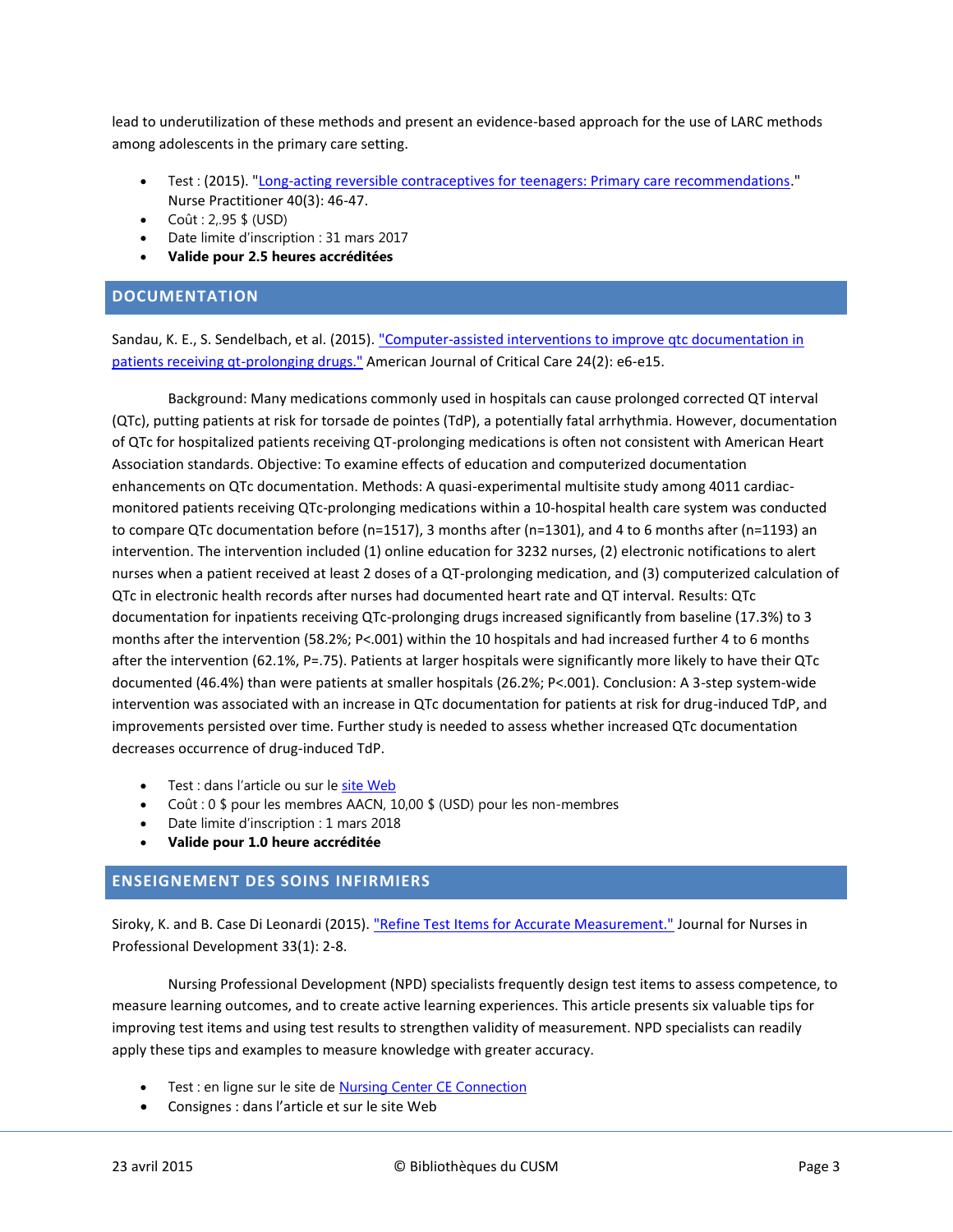- $\bullet$  Coût : 27,95 \$ (USD)
- Date limite d'inscription : 28 février 2017
- **Valide pour 3.0 heures accréditées**

# <span id="page-3-0"></span>**IMMUNISATION**

Anderson, V. L. (2015)[. "Promoting Childhood Immunizations."](http://search.ebscohost.com/login.aspx?direct=true&db=ccm&AN=2012891721&site=ehost-live) Journal for Nurse Practitioners 11(1): 1-10.

Immunization was perhaps the single most beneficial public health measure of the 20th century. Vaccine manufacturers work in tandem with government, academic, and nongovernmental agencies to develop safe and effective vaccines that decrease health costs and improve compliance. Despite overwhelming evidence of vaccine safety, suspicion and misconception continues in small groups of hesitant or resistant parents, often leading to outbreaks of vaccine-preventable infections. On the front lines of vaccination, nurse practitioners can improve vaccination rates by developing a trusting relationship with parents and being armed with information based on sound clinical evidence.

- Test : sur le site Web [NPjournal](http://www.npjournal.org/cme/home) rechercher le test "Promoting Childhood Immunizations" et cliquer sur le lien afin de vous créer un compte
- Coût : 10,00 \$ (USD) ou **gratuit si realisé en ligne**
- Date limite d'inscription : 1 février 2017
- **Valide pour 1.0 heure accréditée**

# <span id="page-3-1"></span>**INSOMNIE**

Rosini, J. M. and P. Dogra (2015). ["Pharmacology for insomnia: Consider the options."](http://ovidsp.ovid.com/ovidweb.cgi?T=JS&CSC=Y&NEWS=N&PAGE=fulltext&AN=00152193-201503000-00013&LSLINK=80&D=ovft) Nursing 45(3): 38-45. http://search.ebscohost.com/login.aspx?direct=true&db=ccm&AN=2012926256&site=ehost-live

- Test : (2015). ["Pharmacology for insomnia: Consider the options."](http://ovidsp.ovid.com/ovidweb.cgi?T=JS&CSC=Y&NEWS=N&PAGE=fulltext&AN=00152193-201503000-00014&LSLINK=80&D=ovft) Nursing 45(3): 45-46.
- $Co\hat{u}t : 24,95 \,$ \$ (USD)
- Date limite d'inscription : 31 mars 2017
- **Valide pour 2.5 heures accréditées**

## <span id="page-3-2"></span>**INTIMIDATION**

Rainford, W. C., S. Wood, et al. (2015). ["The Disruptive Force of Lateral Violence in the Health Care Setting."](http://search.ebscohost.com/login.aspx?direct=true&db=ccm&AN=2012927280&site=ehost-live) Journal for Nurse Practitioners 11(2): 157-164.

The health care workplace is intensely stressful, regulated by levels of bureaucracy, enforced by strict norms of behavior, and characterized by challenging and sizable workloads. This can create a breeding ground for lateral violence, commonly referred to as workplace bullying. This article is designed to help nurse practitioners understand lateral violence consequences and prevention strategies. Response to lateral violence is an ethical obligation for nurse practitioners. In order to reduce disruption to patient care and prevent monetary losses to health care organizations, nurse practitioners should advocate for changes in nursing education, accreditation standards, and policies targeted at the elimination of lateral violence.

- Test : sur le site Web [NPjournal](http://www.npjournal.org/cme/home) rechercher le test "Promoting Childhood Immunizations" et cliquer sur le lien afin de vous créer un compte
- Coût : 10,00 \$ (USD) ou **gratuit si realisé en ligne**
- Date limite d'inscription : 1 mars 2017
- **Valide pour 1.0 heure accréditée**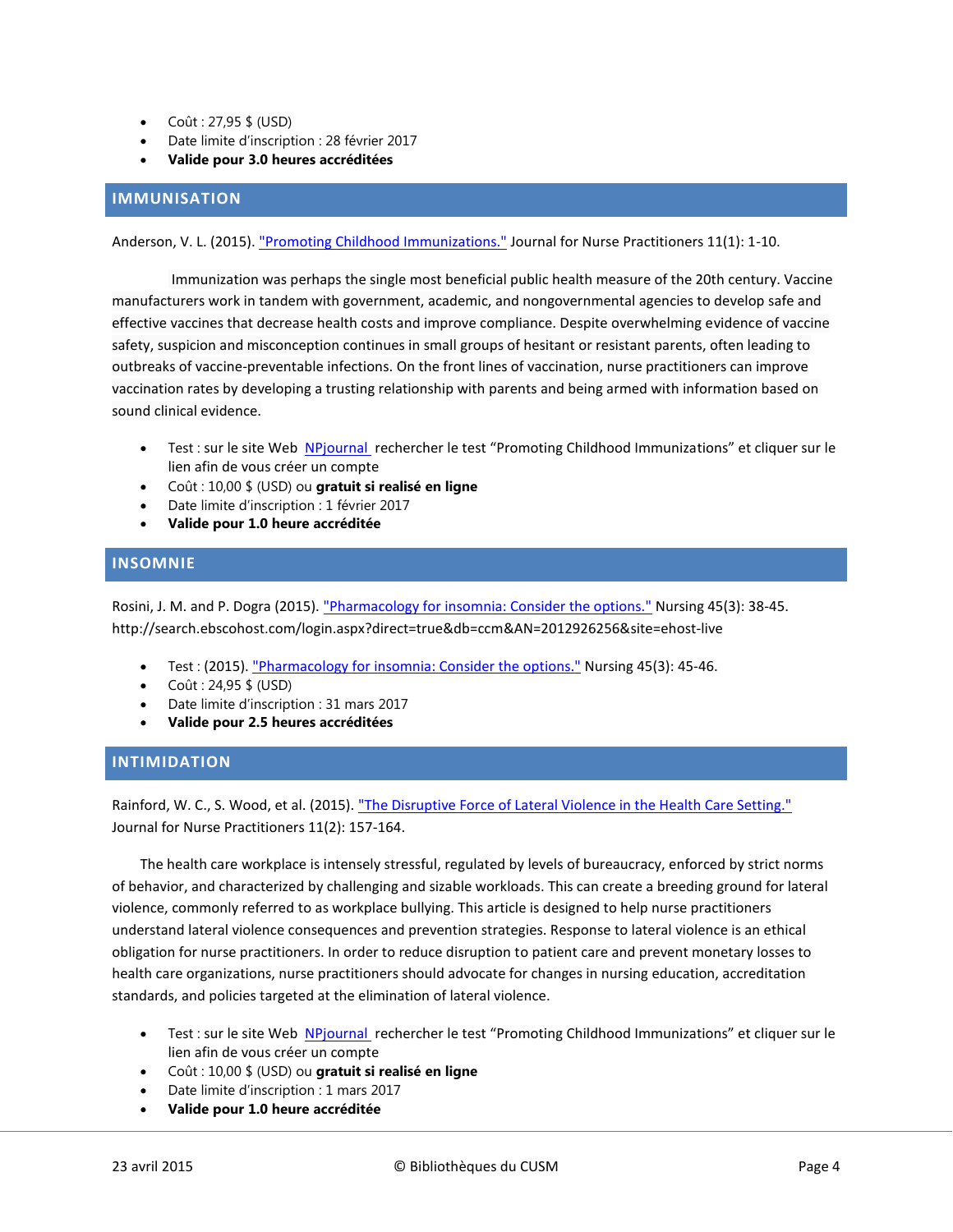# <span id="page-4-0"></span>**LEADERSHIP**

Keith, J. L., J. N. Doucette, et al. (2015). "Making an impact: Can a training program for leaders improve HCAHPS [scores?."](http://ovidsp.ovid.com/ovidweb.cgi?T=JS&CSC=Y&NEWS=N&PAGE=fulltext&AN=00006247-201503000-00006&LSLINK=80&D=ovft) Nursing Management 46(3): 20-28.

- Test : (2015) ["Making an impact."](http://ovidsp.ovid.com/ovidweb.cgi?T=JS&CSC=Y&NEWS=N&PAGE=fulltext&AN=00006247-201503000-00007&D=ovft&PDF=y) Nursing Management **46**(3): 27-28.
- $\bullet$  Coût : 21.95 \$ (USD)
- Date limite d'inscription : 31 mars 2017
- **Valide pour 2.0 heures accréditées**

## <span id="page-4-1"></span>**LÉSIONS DE PRESSION**

Pittman, J., T. Beeson, et al. (2015). ["Medical Device-Related Hospital-Acquired Pressure Ulcers."](http://ovidsp.ovid.com/ovidweb.cgi?T=JS&CSC=Y&NEWS=N&PAGE=fulltext&AN=00152192-201503000-00006&LSLINK=80&D=ovft) Journal of Wound, Ostomy & Continence Nursing 42(2): 151-154.

The management, cost, physical and emotional suffering associated with pressure ulcers have a significant impact on the health status of patients-especially infants and children. The purpose of this integrative review was to identify factors associated with medical device-related (MDR) hospital acquired pressure ulcers (HAPUs) in the pediatric population. Pediatric MDR HAPUs are becoming more prevalent and require further exploration in terms of describing devices which cause injury and preventive interventions to improve patient outcomes. Opportunities to uncover new methods for addressing this important problem and to inform and advance the state of the science in this evolving area exist.

- Test : (2015) ["Medical Device-Related Hospital-Acquired Pressure Ulcers."](http://ovidsp.ovid.com/ovidweb.cgi?T=JS&CSC=Y&NEWS=N&PAGE=fulltext&AN=00152192-201503000-00017&LSLINK=80&D=ovft) Journal of Wound, Ostomy & Continence Nursing 42(2): E1-E2.
- $\bullet$  Coût : 21,95 \$ (USD)
- Date limite d'inscription : 30 avril 2017
- **Valide pour 2.0 heures accréditées**

# <span id="page-4-2"></span>**SANTÉ MENTALE**

#### **Lire les 3 articles suivants et faire le test :**

Beebe, L. H. and D. W. Schuman (2015). "Understanding the Perspectives of Family Members on Telephone [Intervention for Individuals With Schizophrenia.](http://www.healio.com/psychiatry/journals/jpn/2015-3-53-3/%7Be64d27cf-b33d-49cf-b26b-629a2aa25ae0%7D/understanding-the-perspectives-of-family-members-on-telephone-intervention-for-individuals-with-schizophrenia-results-of-a-focus-group)" Journal of Psychosocial Nursing & Mental Health Services 53(3): 32-38.

Conard, P. L., M. L. Armstrong, et al. (2015). ["Nursing advocacy for women veterans and suicide."](http://www.healio.com/psychiatry/journals/jpn/2015-3-53-3/%7B9a84e494-b399-47db-80ca-f146acc2f009%7D/nursing-advocacy-for-women-veterans-and-suicide) Journal of Psychosocial Nursing & Mental Health Services 53(3): 24-30.

Blair, M. and F. Moulton-Adelman (2015). ["The Engagement Model for Reducing Seclusion and Restraint."](http://www.healio.com/psychiatry/journals/jpn/2015-3-53-3/%7B425d6367-3e5d-4d10-a2a6-8dca73133651%7D/the-engagement-model-for-reducing-seclusion-and-restraint-13-years-later) Journal of Psychosocial Nursing & Mental Health Services 53(3): 39-45.

- Test : en ligne sur le site de [Villanova University](https://villanova.gosignmeup.com/dev_students.asp?action=coursedetail&id=2688&main=&sub1=&misc=630&courseinternalaccesscode=&coursetype=0)
- Consignes : (2014). ["CNE Quiz."](http://www.healio.com/psychiatry/journals/jpn/2015-3-53-3/%7Bed10944f-db36-41d3-9bcc-12c2b7a07a66%7D/cne-quiz) Journal of Psychosocial Nursing & Mental Health Services 53(3): 46-47.
- $\bullet$  Coût : 20,00 \$ (USD)
- Date limite d'inscription : 28 février 2018
- **Valide pour 3.7 heures accréditées**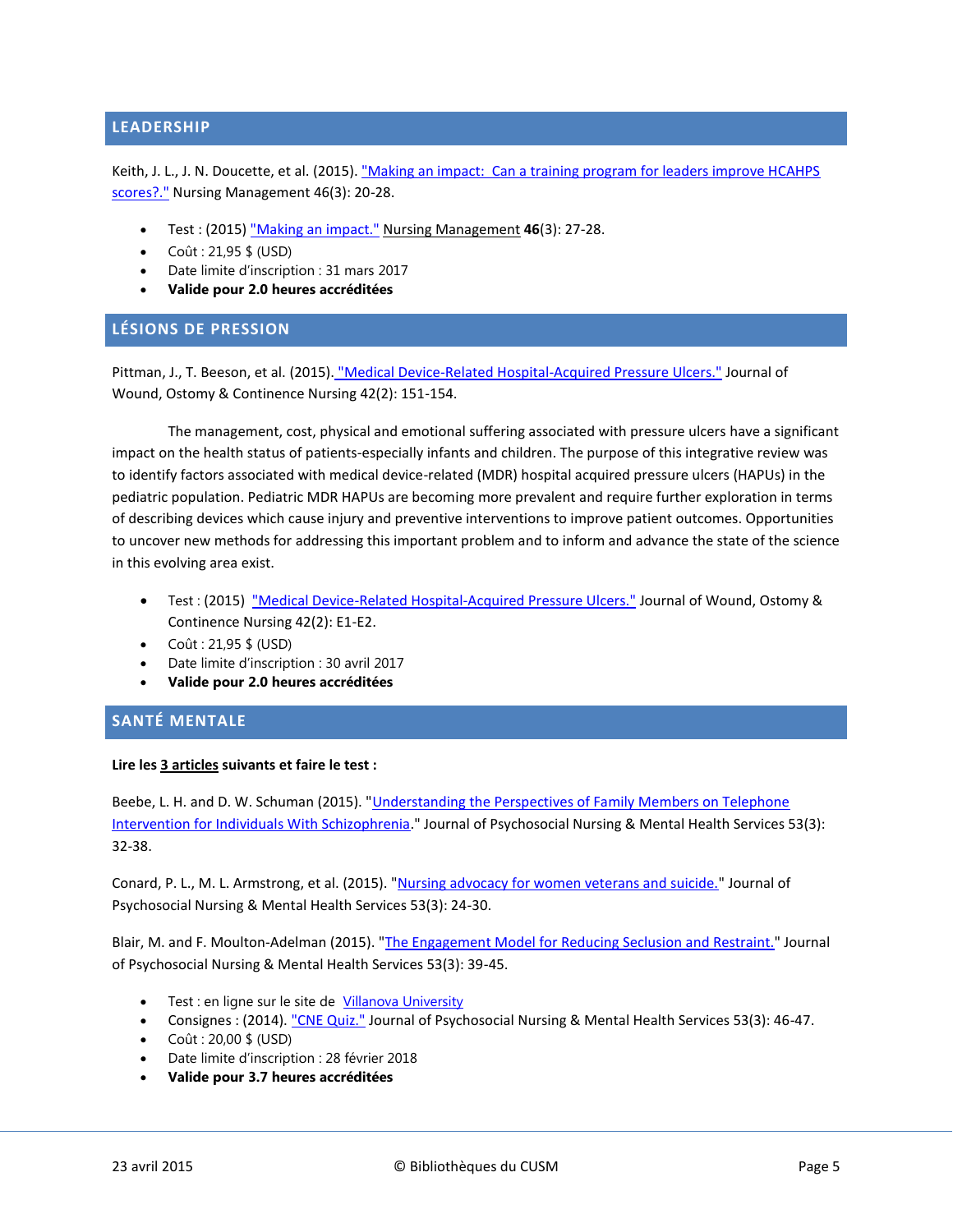# <span id="page-5-0"></span>**SOINS INFIRMIERS FACTUELS (***EVIDENCE-BASED NURSING***)**

#### Spruce, L. (2015)[. "Back to Basics: Implementing Evidence-Based Practice."](http://search.ebscohost.com/login.aspx?direct=true&db=ccm&AN=2012834063&site=ehost-live) AORN Journal 101(1): 106-112.

As health care transitions from volume-based care to value-based care, it is imperative that perioperative nurses implement evidence-based practices that support effective care. Implementing evidence-based practice is a challenge but improves patient outcomes, standardizes care, and decreases patient care costs. Understanding how care interventions work and how to implement them is important to compete in today's health care market. This "Back to Basics" article discusses how to identify, review, and appraise research; make recommendations to implement new practices; evaluate the outcomes of the implementations; and make necessary changes to facilitate evidence-based practice.

- Test en ligne : [https://www.aorn.org/Member\\_Apps/Product/Detail?productID=9069](https://www.aorn.org/Member_Apps/Product/Detail?productID=9069)
- Coût : 17,60 \$ pour les membres de l'AORN, 35,20 \$ (USD) pour les non-membres
- Date limite d'inscription : 31 janvier 2018
- **Valide pour 2.2 heures accréditées**

#### <span id="page-5-1"></span>**SOINS INFIRMIERS INTENSIFS**

Hamlin, S. K., S. K. Hanneman, et al. (2015). "Hemodynamic changes with manual and automated lateral turning in [patients receiving mechanical ventilation."](http://search.ebscohost.com/login.aspx?direct=true&db=ccm&AN=2012917346&site=ehost-live) American Journal of Critical Care 24(2): 131-140.

Background: Lateral turning of critical care patients receiving mechanical ventilation can adversely affect hemodynamic status. Objective: To study hemodynamic responses to lateral turning. Method: A time-series design with automated signal processing and ensemble averaging was used to evaluate changes in heart rate, mean arterial pressure, and pulse pressure due to lateral turning in 13 adult medical-surgical critical care patients receiving mechanical ventilation. Patients were randomly assigned to the manual-turn or the automated-turn protocol for up to 7 consecutive days. Heart rate and arterial pressure were measured every 6 seconds for more than 24 hours, and pulse pressure was computed. Results: A total of 6 manual-turn patients and 7 automated-turn patients completed the study. Statistically significant changes in heart rate, mean arterial pressure, and pulse pressure occurred with the manual turn. Return of the hemodynamic variables to baseline values required up to 45 minutes in the manual-turn patients (expected recovery time ≤ 5 minutes). However, clinically important changes dissipated within 15 minutes of the lateral turn. The steady-state heart rate response on the right side was slightly greater (3 beats per minute) than that on the back (P= .003). Automated turning resulted in no clinically important changes in any of the 3 variables. Conclusions: In medical-surgical critical care patients receiving mechanical ventilation, manual lateral turning was associated with changes in heart rate, mean arterial pressure, and pulse pressure that persisted up to 45 minutes.

- Test : questions dans l'article et realisation sur le [site Web](http://www.aacn.org/DM/CETests/Overview.aspx?TestID=1157&mid=2864&ItemID=1149&menu=CETests)
- Coût : 0 \$ pour les membres d l'AACN, 10,00 \$ (USD) pour les non-membres
- Date limite d'inscription : 1 mars 2018
- <span id="page-5-2"></span>**Valide pour 1.0 heure accréditée**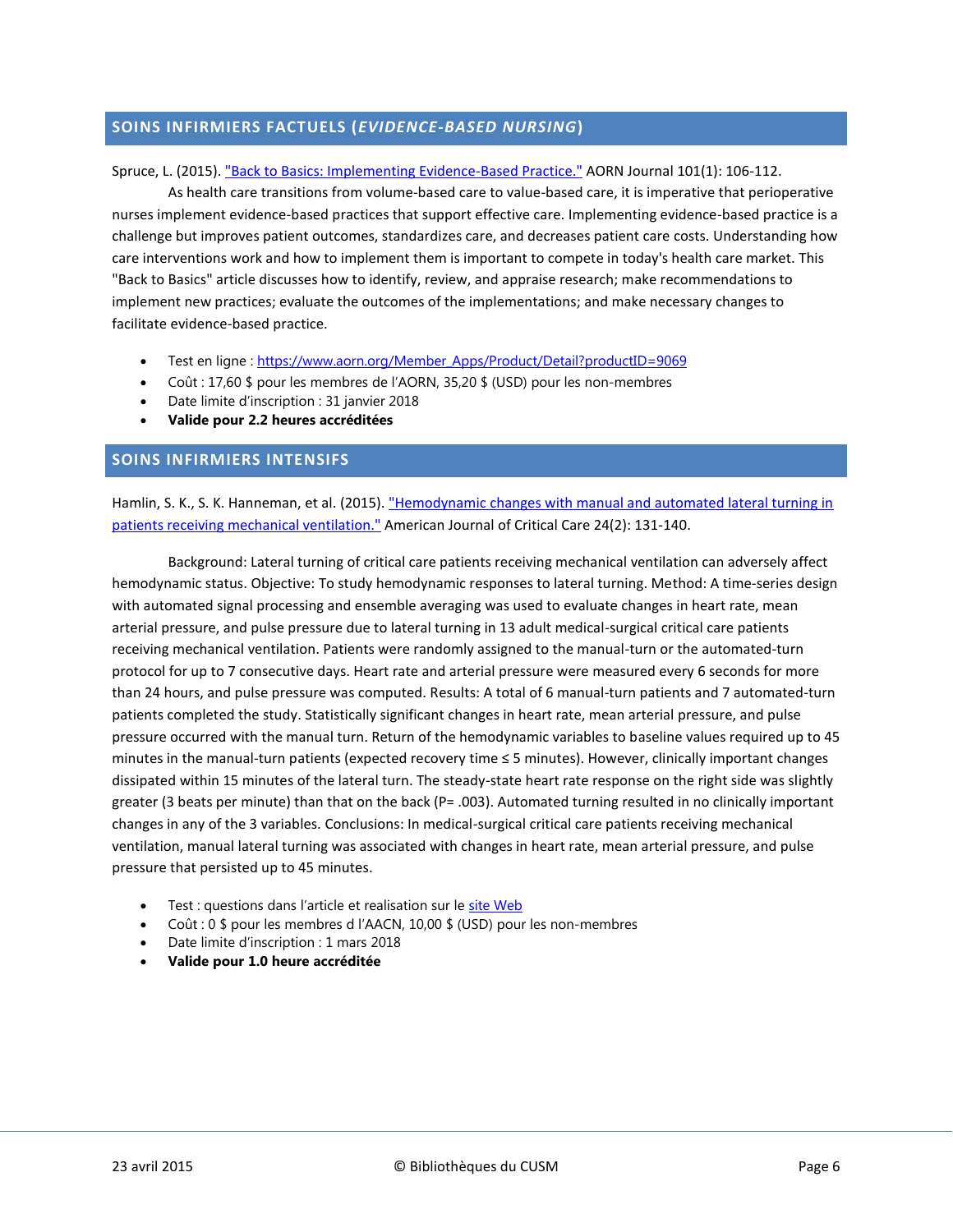# **SOINS INFIRMIERS EN NEUROLOGIE**

Beal, C. C. and M. A. Faucher (2015). ["Stroke and Pregnancy: An Integrative Review With Implications for](http://ovidsp.ovid.com/ovidweb.cgi?T=JS&CSC=Y&NEWS=N&PAGE=fulltext&AN=01376517-201504000-00003&LSLINK=80&D=ovft)  [Neuroscience Nurses."](http://ovidsp.ovid.com/ovidweb.cgi?T=JS&CSC=Y&NEWS=N&PAGE=fulltext&AN=01376517-201504000-00003&LSLINK=80&D=ovft) Journal of Neuroscience Nursing 47(2): 76-84.

Stroke in association with pregnancy is an infrequent occurrence, but there is evidence that the incidence is rising. The physiological changes of pregnancy are thought to increase stroke risk, and several conditions specific to pregnancy further increase risk. The provision of optimal care to pregnant and postpartum women who experience stroke requires awareness of how the physiological changes of pregnancy may affect the course of stroke and nursing actions. This article provides an overview of current knowledge about pregnancy-related stroke including underlying pathophysiology, risk factors unique to pregnancy, and treatment issues when stroke is a complication of pregnancy. Implications for the nursing care of women with pregnancy-related stroke and maternal child considerations are discussed.

- Test en ligne : <https://nursing.ceconnection.com/public/modules/6220>
- Consignes : dans l'article et sur le site Web
- $\bullet$  Coût : 24,95 \$ (USD)
- Date limite d'inscription : 30 avril 2017
- **Valide pour 2.5 heures accréditées**

# <span id="page-6-0"></span>**SOINS INFIRMIERS PÉRIOPÉRATOIRES**

Burlingame, B. L. (2015)[. "Clinical issues"](http://search.ebscohost.com/login.aspx?direct=true&db=ccm&AN=2012881895&site=ehost-live) AORN Journal 101(2): 282-289.

- Test en ligne : [https://www.aorn.org/Member\\_Apps/Product/Detail?productID=9124](https://www.aorn.org/Member_Apps/Product/Detail?productID=9124)
- Coût : 9,60 \$ pour les membres de l'AORN, 19,20 \$ (USD) pour les non-membres
- Date limite d'inscription : 28 février 2018
- **Valide pour 1.2 heures accréditées**

Childs, S. and P. Bruch (2015). ["Successful Management of Risk in the Hybrid OR."](http://search.ebscohost.com/login.aspx?direct=true&db=ccm&AN=2012881904&site=ehost-live) AORN Journal 101(2): 223-237.

The advent of intraoperative magnetic resonance imaging (MRI) surgery has resulted in numerous advances in minimally invasive procedures. This progress has also revealed serious environmental hazards for the patient and perioperative team. At one facility, implementation of an MRI/OR intervention suite has enhanced surgical care and outcomes. Achieving the benefits of intraoperative MRI can occur with a multidisciplinary, interdepartmental approach to the design and layout of the hybrid environment and through implementation of education and safety protocols, including patient screening and prep for scanning. Personnel, including perioperative nurses, must receive expert hands-on training to successfully mitigate risk and provide care in the hybrid OR setting.

- Test en ligne : https://www.aorn.org/Member Apps/Product/Detail?productID=9123
- Coût : 20,00 \$ pour les membres de l'AORN, 40,00 \$ (USD) pour les non-membres
- Date limite d'inscription : 28 février 2018
- **Valide pour 2.5 heures accréditées**

Cowperthwaite, L. and R. L. Holm (2015). ["Guideline Implementation: Preoperative Patient Skin Antisepsis."](http://search.ebscohost.com/login.aspx?direct=true&db=ccm&AN=2012834073&site=ehost-live) AORN Journal 101(1): 72-77.

Performing preoperative skin antisepsis to remove soil and microorganisms at the surgical site may help prevent patients from developing a surgical site infection. The updated AORN "Guideline for preoperative skin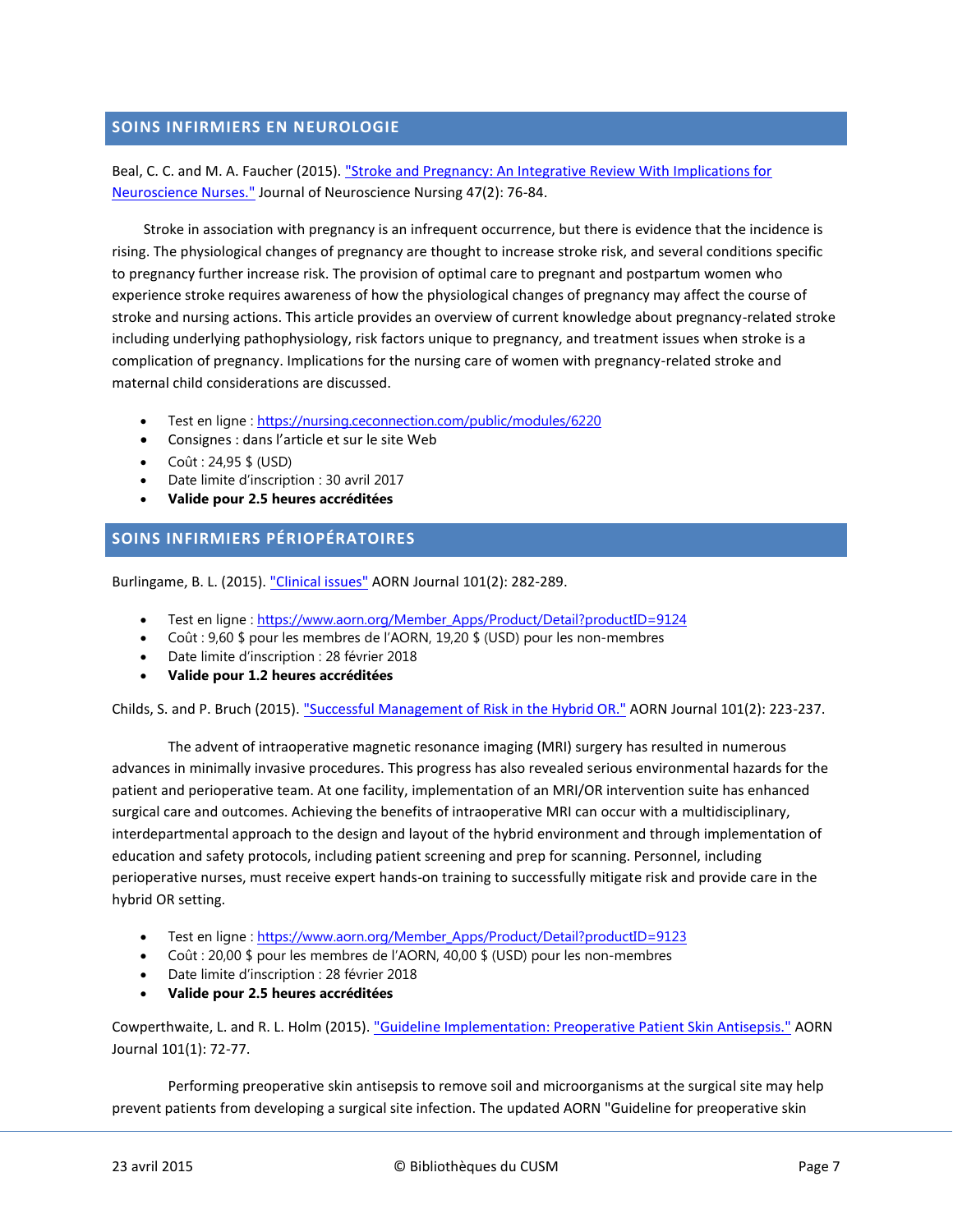antisepsis" addresses the topics of preoperative patient bathing and hair removal, selection and application of skin antiseptics, and safe handling, storage, and disposal of skin antiseptics. This article focuses on key points of the guideline to help perioperative personnel develop protocols for patient skin antisepsis. The key points include the need for the patient to take a preoperative bath or shower and the need for perioperative personnel to manage hair at the surgical site, select a safe and effective antiseptic for the individual patient, perform a safe preoperative surgical site prep, and appropriately store skin antiseptics. Perioperative RNs should review the complete guideline for additional information and for guidance when writing and updating policies and procedures.

- Test : en ligne sur le [site Web d'AORN](https://www.aorn.org/Member_Apps/Product/Detail?productID=9066)
- Coût : 8,80 \$ pour les membres d'AORN, 22,00 \$ (USD) pour les non-membres
- Date limite d'inscription : 31 janvier 2018
- **Valide pour 1.1 heures accréditées**

Cowperthwaite, L. and R. L. Holm (2015). ["Guideline Implementation: Surgical Attire."](http://search.ebscohost.com/login.aspx?direct=true&db=ccm&AN=2012881906&site=ehost-live) AORN Journal 101(2): 188- 197.

Surgical attire helps protect patients from microorganisms that may be shed from the hair and skin of perioperative personnel. The updated AORN "Guideline for surgical attire" provides guidance on scrub attire, shoes, head coverings, and masks worn in the semirestricted and restricted areas of the perioperative setting, as well as how to handle personal items (eg, jewelry, backpacks, cell phones) that may be taken into the perioperative suite. This article focuses on key points of the guideline to help perioperative personnel adhere to facility policies and regulatory requirements for attire. The key points address the potential benefits of wearing scrub attire made of antimicrobial fabric, covering the arms when in the restricted area of the surgical suite, removing or confining jewelry when wearing scrub attire, disinfecting personal items that will be taken into the perioperative suite, and sending reusable attire to a health care--accredited laundry facility after use. Perioperative RNs should review the complete guideline for additional information and for guidance when writing and updating policies and procedures.

- **Test : questions dans l'article et réalisation sur le [site Web](https://www.aorn.org/Member_Apps/Product/Detail?productID=9125)**
- Coût : 9.60 \$ pour les membres de l'AORN; 19,20 \$ (USD) pour les non-membres
- Date limite d'inscription : 28 février 2018
- **Valide pour 1.2 heures accréditées**

Daniels, A. H., S. S. Schiebert, et al. (2015). "Symptomatic Spinal Epidural Hematoma After Lumbar Spine Surgery: [The Importance of Diagnostic Skills."](http://search.ebscohost.com/login.aspx?direct=true&db=ccm&AN=2012834060&site=ehost-live) AORN Journal 101(1): 86-90.

Symptomatic spinal epidural hematoma (SEH) is a rare but serious complication that may occur after lumbar spine surgery. Prompt recognition of this complication depends on the diagnostic skills of perioperative nursing personnel, particularly postanesthesia care unit nurses. Analysis of a composite of patients undergoing spinal surgery suggests that neurological and functional outcomes of patients with symptomatic lumbar SEH often depend on the time interval between symptom onset and surgical evacuation of the hematoma. Clinicians should consider a diagnosis of symptomatic SEH if there is a change in the patient's neurological status during the first several hours after lumbar spine surgery. Suspicion of postoperative symptomatic SEH should prompt clinicians to notify the responsible surgeon without delay.

- Test en ligne : [https://www.aorn.org/Member\\_Apps/Product/Detail?productID=9067](https://www.aorn.org/Member_Apps/Product/Detail?productID=9067)
- Coût : 8.80 \$ pour les membres de l'AORN, 22,00 \$ (USD) pour les non-membres
- Date limite d'inscription : 31 janvier 2018
- **Valide pour 1.1 heures accréditées**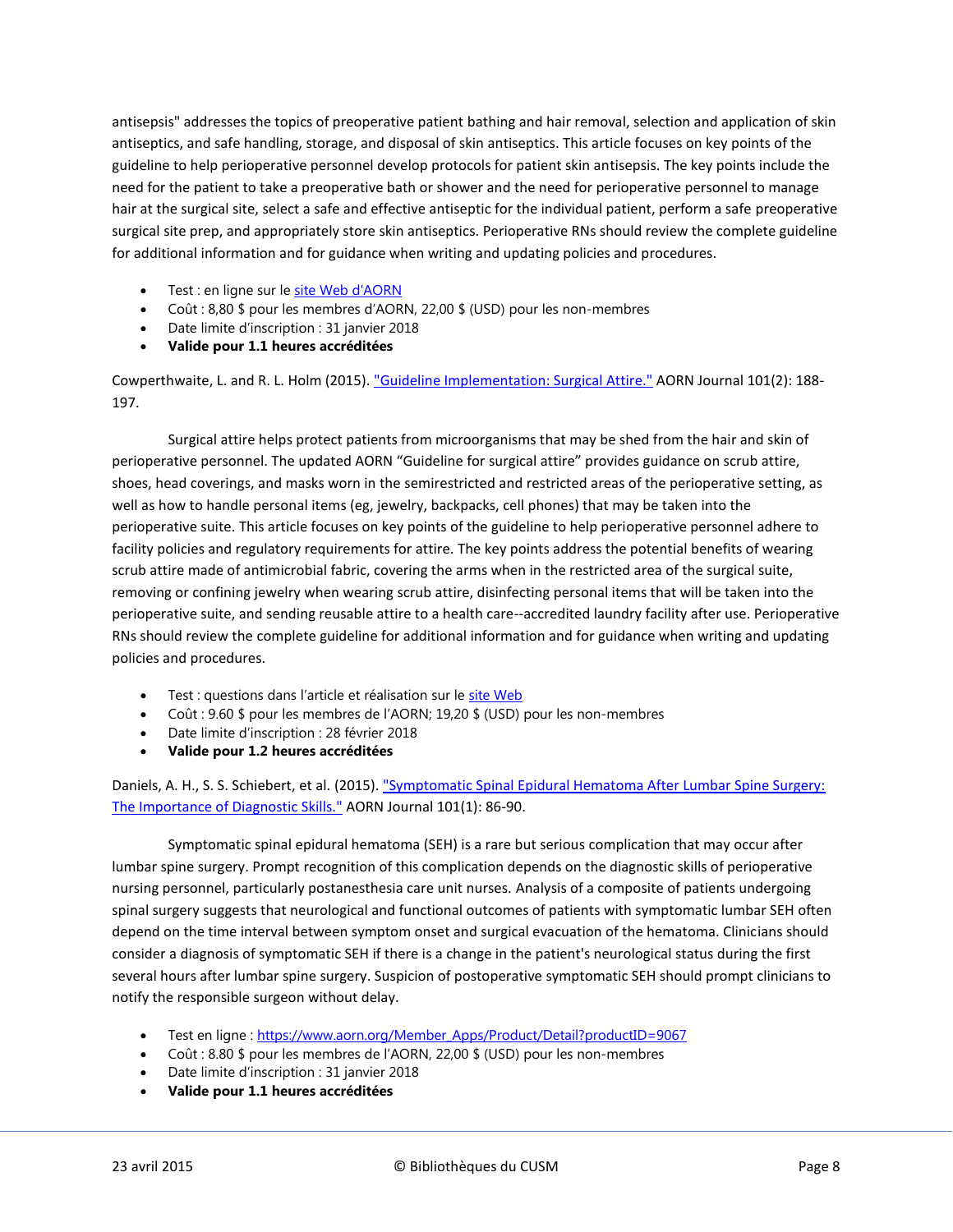Mangusan, R. F., V. Hooper, et al. (2015)[. "Outcomes associated with postoperative delirium after cardiac surgery."](http://search.ebscohost.com/login.aspx?direct=true&db=ccm&AN=2012917349&site=ehost-live) American Journal of Critical Care 24(2): 156-163.

Background: Delirium after surgery is a common condition that leads to poor outcomes. Few studies have examined the effect of postoperative delirium on outcomes after cardiac surgery. Objectives: To assess the relationship between delirium after cardiac surgery and the following outcomes: length of stay after surgery, prevalence of falls, discharge to a nursing facility, discharge to home with home health services, and use of inpatient physical therapy. Methods: Electronic medical records of 656 cardiac surgery patients were reviewed retrospectively. Results: Postoperative delirium occurred in 161 patients (24.5%). Patients with postoperative delirium had significantly longer stays (P< .001) and greater prevalence of falls (P< .001) than did patients without delirium. Patients with delirium also had a significantly greater likelihood for discharge to a nursing facility (P< .001) and need for home health services if discharged to home (P< .001) and a significantly higher need for inpatient physical therapy (P< .001). Compared with patients without postoperative delirium, patients who had this complication were more likely to have received zolpidem and benzodiazepines postoperatively and to have a history of arrhythmias, renal disease, and congestive heart failure. Conclusions: Patients who have delirium after cardiac surgery have poorer outcomes than do similar patients without this complication. Development and implementation of an extensive care plan to address postoperative delirium is necessary for cardiac surgery patients who are at risk for or have delirium after the surgery.

- Test : questions dans l'article et realisation sur le [site Web](http://www.aacn.org/DM/CETests/Overview.aspx?TestID=1158&mid=2864&ItemID=1150&menu=CETests)
- Coût : 0 \$ pour les membres d'AACN, 10.00 \$ (USD) pour les non-membres
- Date limite d'inscription : 1 mars 2018
- **Valide pour 1.0 heures accréditées**

#### **Lire les 4 articles suivants et faire le test :**

Wood, A. (2015). [" Ebola precautions in the OR."](http://search.ebscohost.com/login.aspx?direct=true&db=ccm&AN=2012834064&site=ehost-live) AORN Journal 101(1): 150-153.

Wood, A. (2015). ["Abdominal-perineal dual preps."](http://search.ebscohost.com/login.aspx?direct=true&db=ccm&AN=2012834065&site=ehost-live) AORN Journal 101(1): 154-155. http://search.ebscohost.com/login.aspx?direct=true&db=ccm&AN=2012834065&site=ehost-live

Wood, A. (2015). ["Chlorhexidine gluconate--impregnated cloths."](http://search.ebscohost.com/login.aspx?direct=true&db=ccm&AN=2012834066&site=ehost-live) AORN Journal 101(1): 155-156.

Wood, A. (2015). ["Alcohol-based antiseptics and hair removal."](http://search.ebscohost.com/login.aspx?direct=true&db=ccm&AN=2012834067&site=ehost-live) AORN Journal 101(1): 156-156.

- **Test : questions dans l'article et realisation sur le [site Web](https://www.aorn.org/Member_Apps/Product/Detail?productID=9068)**
- Coût : 12.00 \$ pour les membres de l'AORN, 30,00 \$ (USD) pour les non-membres
- Date limite d'inscription : 31 janvier 2018
- **Valide pour 1.5 heures accréditées**

# <span id="page-8-0"></span>**SOINS PALLIATIFS**

Woo, K. Y., D. L. Krasner, et al. (2015)[. "Palliative Wound Care Management Strategies for Palliative Patients and](http://ovidsp.ovid.com/ovidweb.cgi?T=JS&CSC=Y&NEWS=N&PAGE=fulltext&AN=00129334-201503000-00009&LSLINK=80&D=ovft)  [Their Circles of Care."](http://ovidsp.ovid.com/ovidweb.cgi?T=JS&CSC=Y&NEWS=N&PAGE=fulltext&AN=00129334-201503000-00009&LSLINK=80&D=ovft) Advances in Skin & Wound Care 28(3): 130-140.

The principles of palliative wound care should be integrated along the continuum of wound care to address the whole person care needs of palliative patients and their circles of care, which includes members of the patient unit including family, significant others, caregivers, and other healthcare professionals that may be external to the current interprofessional team. Palliative patients often present with chronic debilitating diseases, advanced diseases associated with major organ failure (renal, hepatic, pulmonary, or cardiac), profound dementia, complex